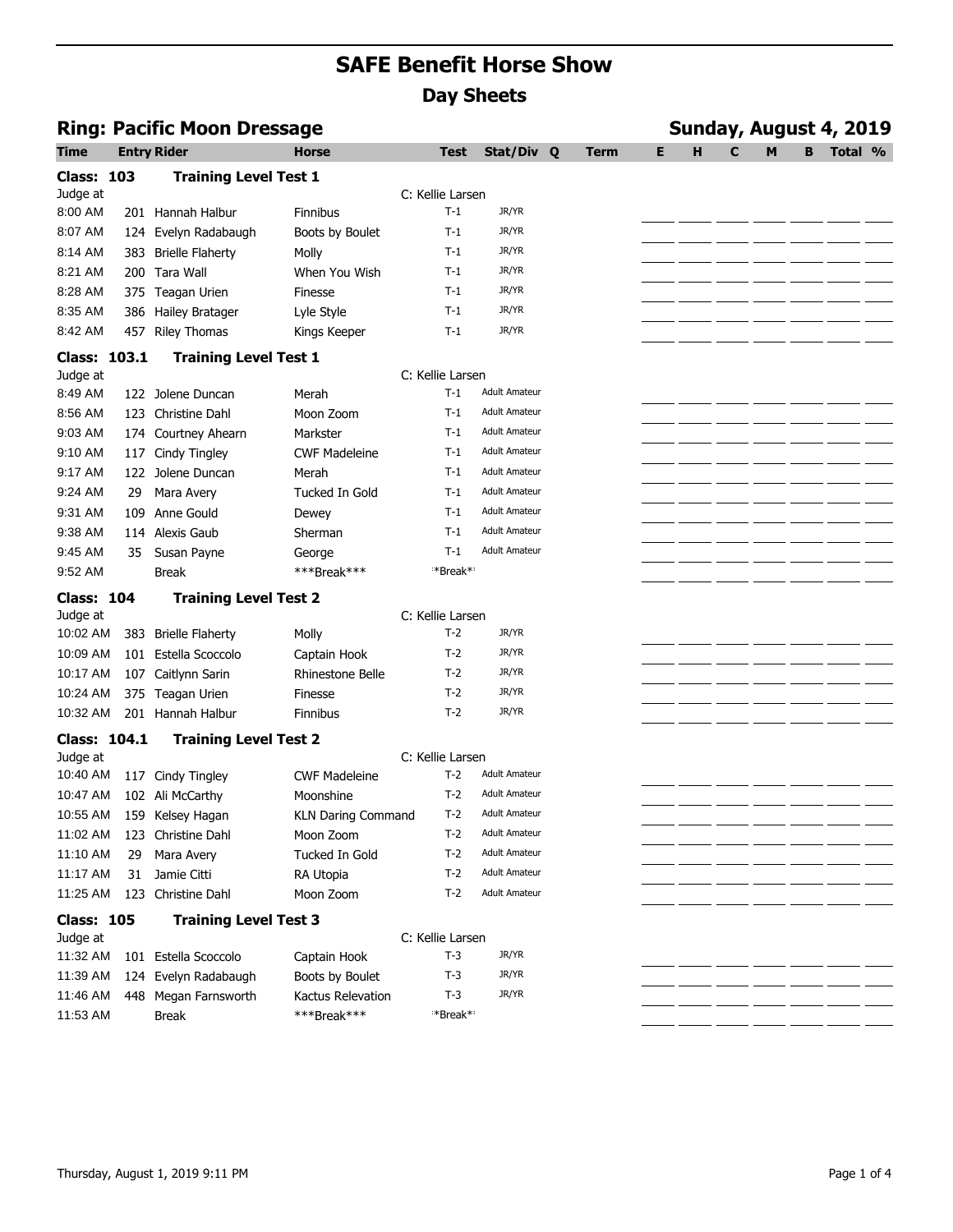| <b>Ring: Pacific Moon Dressage</b> |      |                              |                           |                 |                      |  | Sunday, August 4, 2019 |   |   |   |   |   |         |  |  |  |
|------------------------------------|------|------------------------------|---------------------------|-----------------|----------------------|--|------------------------|---|---|---|---|---|---------|--|--|--|
| <b>Time</b>                        |      | <b>Entry Rider</b>           | <b>Horse</b>              | Test            | Stat/Div Q           |  | Term                   | Е | н | C | M | в | Total % |  |  |  |
| <b>Class: 105.1</b>                |      | <b>Training Level Test 3</b> |                           |                 |                      |  |                        |   |   |   |   |   |         |  |  |  |
| Judge at                           |      |                              |                           | C: Paige Ruhl   |                      |  |                        |   |   |   |   |   |         |  |  |  |
| 1:00 PM                            | 35 - | Susan Payne                  | George                    | $T-3$           | <b>Adult Amateur</b> |  |                        |   |   |   |   |   |         |  |  |  |
| 1:07 PM                            |      | 106 Grace Purdue             | Prestone                  | $T-3$           | <b>Adult Amateur</b> |  |                        |   |   |   |   |   |         |  |  |  |
| 1:14 PM                            |      | 105 Rebecca Schmidt          | Amidala                   | $T-3$           | <b>Adult Amateur</b> |  |                        |   |   |   |   |   |         |  |  |  |
| 1:21 PM                            |      | 106 Grace Purdue             | Prestone                  | $T-3$           | <b>Adult Amateur</b> |  |                        |   |   |   |   |   |         |  |  |  |
| 1:28 PM                            |      | 116 Maria Lacasse            | Miss Abstract             | $T-3$           | <b>Adult Amateur</b> |  |                        |   |   |   |   |   |         |  |  |  |
| 1:35 PM                            |      | 102 Ali McCarthy             | Moonshine                 | $T-3$           | <b>Adult Amateur</b> |  |                        |   |   |   |   |   |         |  |  |  |
| 1:42 PM                            |      | 115 Ana Marroquim            | Willy                     | $T-3$           | <b>Adult Amateur</b> |  |                        |   |   |   |   |   |         |  |  |  |
| 1:49 PM                            |      | 159 Kelsey Hagan             | <b>KLN Daring Command</b> | $T-3$           | <b>Adult Amateur</b> |  |                        |   |   |   |   |   |         |  |  |  |
| 1:56 PM                            | 31   | Jamie Citti                  | RA Utopia                 | $T-3$           | <b>Adult Amateur</b> |  |                        |   |   |   |   |   |         |  |  |  |
| <b>Class: 106</b>                  |      | <b>First Level Test 1</b>    |                           |                 |                      |  |                        |   |   |   |   |   |         |  |  |  |
| Judge at                           |      |                              |                           | C: Paige Ruhl   |                      |  |                        |   |   |   |   |   |         |  |  |  |
| 2:03 PM                            |      | 105 Rebecca Schmidt          | Amidala                   | $1 - 1$         | <b>Adult Amateur</b> |  |                        |   |   |   |   |   |         |  |  |  |
| 2:10 PM                            | 107  | Caitlynn Sarin               | Rhinestone Belle          | $1 - 1$         | JR/YR                |  |                        |   |   |   |   |   |         |  |  |  |
| 2:17 PM                            | 87   | Ruth Geppert-Jelinek         | Lorenzo                   | $1 - 1$         | Open                 |  |                        |   |   |   |   |   |         |  |  |  |
| 2:24 PM                            | 111  | Kailee Aguilar               | Preta                     | $1 - 1$         | <b>Adult Amateur</b> |  |                        |   |   |   |   |   |         |  |  |  |
| 2:31 PM                            |      | 116 Maria Lacasse            | Miss Abstract             | $1 - 1$         | <b>Adult Amateur</b> |  |                        |   |   |   |   |   |         |  |  |  |
| <b>Class: 107</b>                  |      | <b>First Level Test 2</b>    |                           |                 |                      |  |                        |   |   |   |   |   |         |  |  |  |
| Judge at                           |      |                              |                           | C: Paige Ruhl   |                      |  |                        |   |   |   |   |   |         |  |  |  |
| 2:38 PM                            | 87   | Ruth Geppert-Jelinek         | Lorenzo                   | $1 - 2$         | Open                 |  |                        |   |   |   |   |   |         |  |  |  |
| <b>Class: 108</b>                  |      | <b>First Level Test 3</b>    |                           |                 |                      |  |                        |   |   |   |   |   |         |  |  |  |
| Judge at                           |      |                              |                           | C: Paige Ruhl   |                      |  |                        |   |   |   |   |   |         |  |  |  |
| 2:46 PM                            |      | 103 Anna Spaulding           | Ashland Brenig            | $1 - 3$         | <b>Adult Amateur</b> |  |                        |   |   |   |   |   |         |  |  |  |
| 2:54 PM                            |      | 113 Robin Buxton             | Rhythm                    | $1 - 3$         | <b>Adult Amateur</b> |  |                        |   |   |   |   |   |         |  |  |  |
| 3:02 PM                            | 87   | Ruth Geppert-Jelinek         | Lorenzo                   | $1 - 3$         | Open                 |  |                        |   |   |   |   |   |         |  |  |  |
| <b>Class: 109</b>                  |      | <b>Second Level TOC</b>      |                           |                 |                      |  |                        |   |   |   |   |   |         |  |  |  |
| Judge at                           |      |                              |                           | C: Paige Ruhl   |                      |  |                        |   |   |   |   |   |         |  |  |  |
| 3:10 PM                            |      | 112 Joan Corey               | Rainier                   | $2 - 3$         | <b>Adult Amateur</b> |  |                        |   |   |   |   |   |         |  |  |  |
| 3:18 PM                            |      | 103 Anna Spaulding           | Ashland Brenig            | $2 - 1$         | <b>Adult Amateur</b> |  |                        |   |   |   |   |   |         |  |  |  |
| 3:25 PM                            |      | 112 Joan Corey               | Rainier                   | $2 - 3$         | <b>Adult Amateur</b> |  |                        |   |   |   |   |   |         |  |  |  |
| <b>Class: 113</b>                  |      | <b>Musical Freestyle</b>     |                           |                 |                      |  |                        |   |   |   |   |   |         |  |  |  |
| Judge at                           |      |                              |                           | C: Paige Ruhl   |                      |  |                        |   |   |   |   |   |         |  |  |  |
| 3:33 PM                            | 87   | Ruth Geppert-Jelinek         | Lorenzo                   | FS <sub>1</sub> | Open                 |  |                        |   |   |   |   |   |         |  |  |  |
| 3:42 PM                            |      | 159 Kelsey Hagan             | <b>KLN Daring Command</b> | <b>FST</b>      | <b>Adult Amateur</b> |  |                        |   |   |   |   |   |         |  |  |  |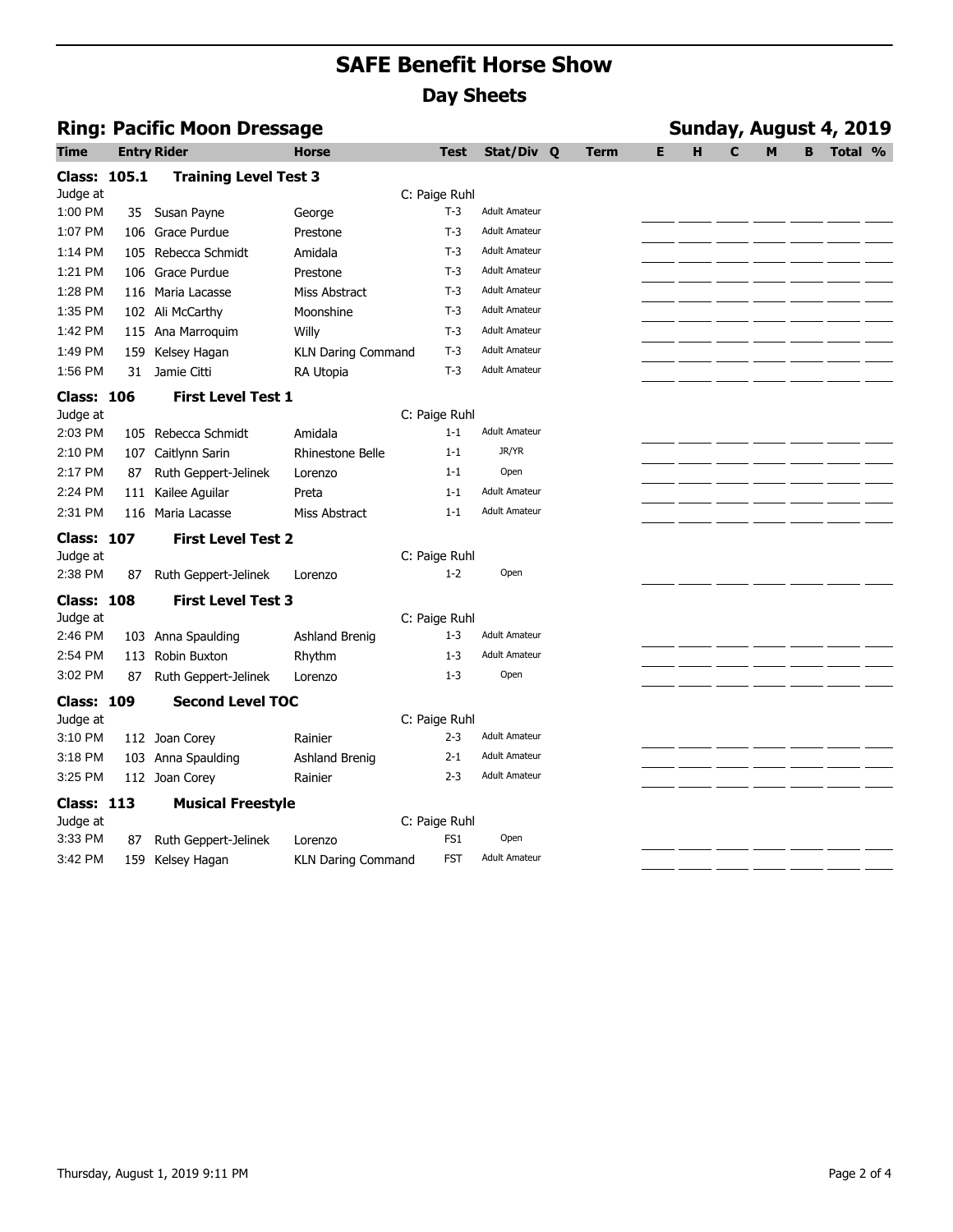| <b>Ring: Topline Equestrian Center</b> |     |                                  |                      |               |                      |  | Sunday, August 4, 2019 |   |   |   |   |   |         |  |  |  |
|----------------------------------------|-----|----------------------------------|----------------------|---------------|----------------------|--|------------------------|---|---|---|---|---|---------|--|--|--|
| <b>Time</b>                            |     | <b>Entry Rider</b>               | <b>Horse</b>         | <b>Test</b>   | Stat/Div Q           |  | <b>Term</b>            | Е | н | C | M | B | Total % |  |  |  |
| <b>Class: 100</b>                      |     | <b>Introductory Level Test A</b> |                      |               |                      |  |                        |   |   |   |   |   |         |  |  |  |
| Judge at                               |     |                                  |                      | C: Paige Ruhl |                      |  |                        |   |   |   |   |   |         |  |  |  |
| 8:00 AM                                |     | 292 Kendra Lilley                | In The Moment        | ILA           | JR/YR                |  |                        |   |   |   |   |   |         |  |  |  |
| 8:06 AM                                | 120 | Aidyn Metcalf                    | <b>Batty Coda</b>    | ILA           | JR/YR                |  |                        |   |   |   |   |   |         |  |  |  |
| 8:12 AM                                |     | 121 Lilian Reed                  | The Sassy Connection | ILA           | JR/YR                |  |                        |   |   |   |   |   |         |  |  |  |
| 8:18 AM                                |     | 299 Reese Garnes                 | Ducati               | ILA           | JR/YR                |  |                        |   |   |   |   |   |         |  |  |  |
| 8:24 AM                                | 120 | Aidyn Metcalf                    | <b>Batty Coda</b>    | ILA           | JR/YR                |  |                        |   |   |   |   |   |         |  |  |  |
| 8:30 AM                                |     | 121 Lilian Reed                  | The Sassy Connection | ILA           | JR/YR                |  |                        |   |   |   |   |   |         |  |  |  |
| 8:36 AM                                |     | 299 Reese Garnes                 | Ducati               | <b>ILA</b>    | JR/YR                |  |                        |   |   |   |   |   |         |  |  |  |
| 8:42 AM                                |     | 373 Taylor Vonderahe             | Dana Paradise        | ILA           | JR/YR                |  |                        |   |   |   |   |   |         |  |  |  |
| 8:48 AM                                |     | 294 Teyah Lopez                  | In The Moment        | <b>ILA</b>    | JR/YR                |  |                        |   |   |   |   |   |         |  |  |  |
| 8:54 AM                                |     | 119 Ashleigh Heineman            | <b>BA Afirefly</b>   | ILA           | JR/YR                |  |                        |   |   |   |   |   |         |  |  |  |
| <b>Class: 100.1</b>                    |     | <b>Introductory Level Test A</b> |                      |               |                      |  |                        |   |   |   |   |   |         |  |  |  |
| Judge at                               |     |                                  |                      | C: Paige Ruhl |                      |  |                        |   |   |   |   |   |         |  |  |  |
| 9:00 AM                                | 22  | Jeannette Parrett                | Dune                 | ILA           | <b>Adult Amateur</b> |  |                        |   |   |   |   |   |         |  |  |  |
| 9:06 AM                                | 12  | Lisa Glendenning                 | Sure Blessing        | ILA           | <b>Adult Amateur</b> |  |                        |   |   |   |   |   |         |  |  |  |
| 9:12 AM                                | 22  | Jeannette Parrett                | Dune                 | ILB           | <b>Adult Amateur</b> |  |                        |   |   |   |   |   |         |  |  |  |
| 9:18 AM                                | 89  | Sherry Leake                     | Ava Rose             | ILA           | <b>Adult Amateur</b> |  |                        |   |   |   |   |   |         |  |  |  |
| 9:24 AM                                | 118 | Lindsay Burgner                  | Midnight Special     | <b>ILA</b>    | <b>Adult Amateur</b> |  |                        |   |   |   |   |   |         |  |  |  |
| 9:30 AM                                | 89  | Sherry Leake                     | Ava Rose             | ILA           | <b>Adult Amateur</b> |  |                        |   |   |   |   |   |         |  |  |  |
| 9:36 AM                                |     | <b>Break</b>                     | ***Break***          | **Break**     |                      |  |                        |   |   |   |   |   |         |  |  |  |
| <b>Class: 101</b>                      |     | <b>Introductory Level Test B</b> |                      |               |                      |  |                        |   |   |   |   |   |         |  |  |  |
| Judge at                               |     |                                  |                      | C: Paige Ruhl |                      |  |                        |   |   |   |   |   |         |  |  |  |
| 9:46 AM                                |     | 386 Hailey Bratager              | Lyle Style           | ILA           | JR/YR                |  |                        |   |   |   |   |   |         |  |  |  |
| 9:52 AM                                | 120 | Aidyn Metcalf                    | <b>Batty Coda</b>    | <b>ILB</b>    | JR/YR                |  |                        |   |   |   |   |   |         |  |  |  |
| 9:58 AM                                |     | 121 Lilian Reed                  | The Sassy Connection | ILB           | JR/YR                |  |                        |   |   |   |   |   |         |  |  |  |
| 10:04 AM                               |     | 200 Tara Wall                    | When You Wish        | ILB           | JR/YR                |  |                        |   |   |   |   |   |         |  |  |  |
| 10:10 AM                               |     | 286 Faith Murawski               | Merah                | ILB           | JR/YR                |  |                        |   |   |   |   |   |         |  |  |  |
| 10:16 AM                               |     | 295 Teyah Lopez                  | Drop of Jupiter      | ILB           | JR/YR                |  |                        |   |   |   |   |   |         |  |  |  |
| 10:22 AM                               |     | 330 Harmony Hodgson              | <b>BA Afirefly</b>   | ILB           | JR/YR                |  |                        |   |   |   |   |   |         |  |  |  |
| 10:28 AM                               |     | 373 Taylor Vonderahe             | Dana Paradise        | ILB           | JR/YR                |  |                        |   |   |   |   |   |         |  |  |  |
| 10:34 AM                               |     | 354 Launa Hodgson                | <b>WCF Gemini</b>    | ILB           | JR/YR                |  |                        |   |   |   |   |   |         |  |  |  |
| 10:40 AM                               |     | 376 Cadence Barber               | Ever So Clever       | ILB           | JR/YR                |  |                        |   |   |   |   |   |         |  |  |  |
| <b>Class: 101.1</b>                    |     | <b>Introductory Level Test B</b> |                      |               |                      |  |                        |   |   |   |   |   |         |  |  |  |
| Judge at                               |     |                                  |                      | C: Paige Ruhl |                      |  |                        |   |   |   |   |   |         |  |  |  |
| 10:46 AM                               | 100 | Samantha Garrett                 | Arc De Triumphe      | ILB           | <b>Adult Amateur</b> |  |                        |   |   |   |   |   |         |  |  |  |
| 10:52 AM                               | 26  | Sara Nicole McNabb               | Overtime Magic       | ILB           | <b>Adult Amateur</b> |  |                        |   |   |   |   |   |         |  |  |  |
| 10:58 AM                               |     | 118 Lindsay Burgner              | Midnight Special     | ILB           | <b>Adult Amateur</b> |  |                        |   |   |   |   |   |         |  |  |  |
| 11:04 AM                               |     | 100 Samantha Garrett             | Arc De Triumphe      | ILB           | <b>Adult Amateur</b> |  |                        |   |   |   |   |   |         |  |  |  |
| <b>Class: 102</b>                      |     |                                  |                      |               |                      |  |                        |   |   |   |   |   |         |  |  |  |
| Judge at                               |     | <b>Introductory Level Test C</b> |                      | C: Paige Ruhl |                      |  |                        |   |   |   |   |   |         |  |  |  |
| 11:10 AM                               |     | 114 Alexis Gaub                  | Sherman              | IC            | <b>Adult Amateur</b> |  |                        |   |   |   |   |   |         |  |  |  |
| 11:16 AM                               | 34  | <b>Tricia Williams</b>           | Rae                  | IC            | <b>Adult Amateur</b> |  |                        |   |   |   |   |   |         |  |  |  |
| 11:22 AM                               | 119 | Ashleigh Heineman                | <b>BA Afirefly</b>   | IC            | JR/YR                |  |                        |   |   |   |   |   |         |  |  |  |
| 11:28 AM                               |     | 181 Vanessa Garcia               | Sierro               | IC            | <b>Adult Amateur</b> |  |                        |   |   |   |   |   |         |  |  |  |
| 11:34 AM                               |     | 276 Garrett Clark                | <b>WCF Gemini</b>    | IC            | JR/YR                |  |                        |   |   |   |   |   |         |  |  |  |
| 11:40 AM                               | 109 | Anne Gould                       | Dewey                | IC            | <b>Adult Amateur</b> |  |                        |   |   |   |   |   |         |  |  |  |
| 11:46 AM                               | 34  | Tricia Williams                  | Rae                  | IC            | <b>Adult Amateur</b> |  |                        |   |   |   |   |   |         |  |  |  |
| 11:52 AM                               |     | Lunch Break                      | ***Break***          | **Break**     |                      |  |                        |   |   |   |   |   |         |  |  |  |
|                                        |     |                                  |                      |               |                      |  |                        |   |   |   |   |   |         |  |  |  |